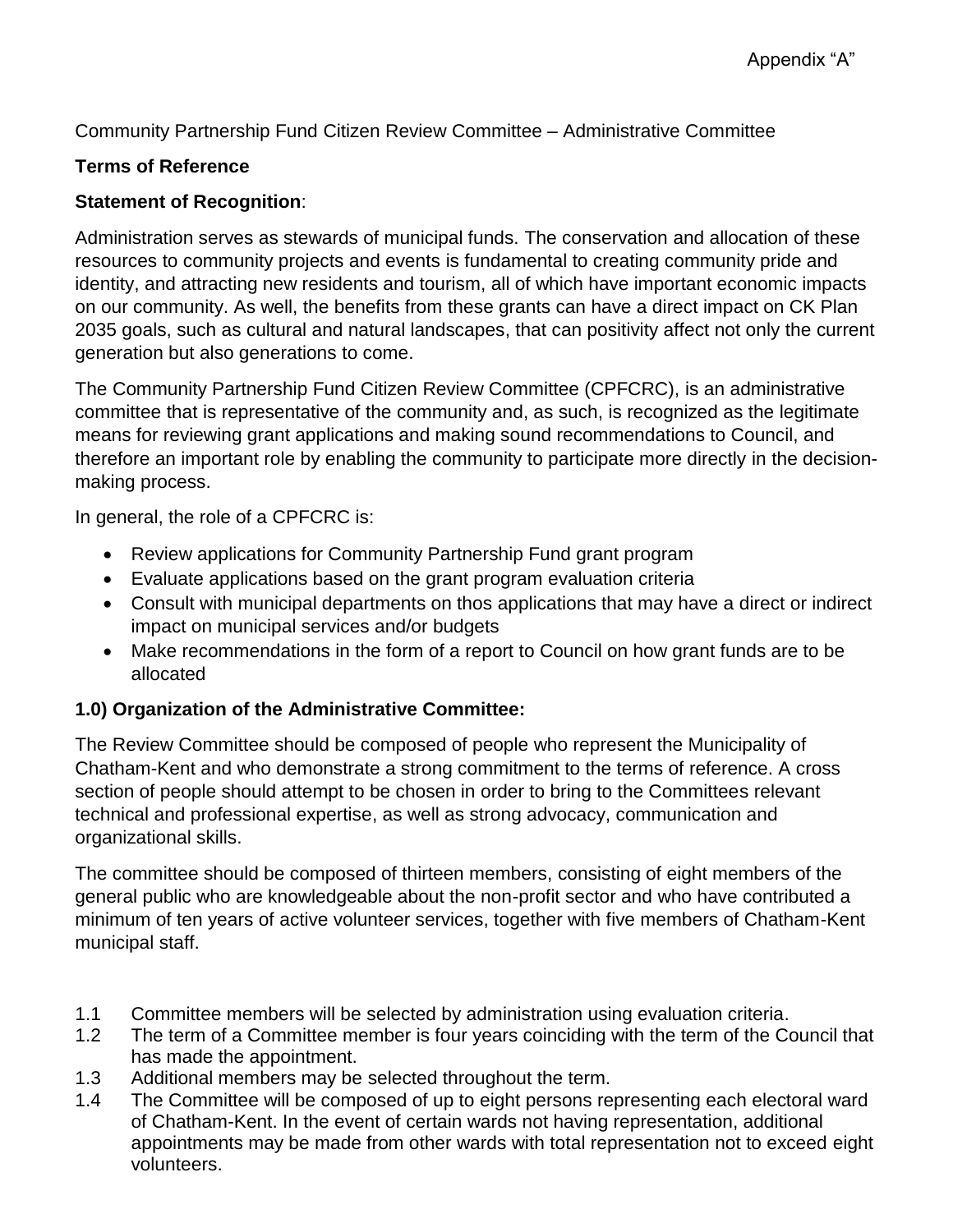- 1.5 A Committee member may apply for reselection to the Committee for up to two terms. After serving his/her maximum term, a committee member must take a leave from the Committee prior to re-applying. Council may, at its discretion, waive this requirement if an insufficient number of citizens apply to the Committee.
- 1.6 One member will be chosen by vote of the Committee at the first meeting of each year to chair the meetings for that year. The Committee will also at this time select a vice-chair for the same duration.
- 1.7 A municipal staff person will hold the position of recording secretary to the Committee.
- 1.8 Committee members will act in the capacity of volunteers to the Municipality.

## **2.0) Meetings**:

- 2.1 The Committee will meet a minimum of three times per year. Additional meetings may be held as required at the call of the Chair.
- 2.2 The date and time of the regular meetings will be established for the following 12 months at the first meeting of the year. For ease of planning, every attempt will be made to hold meetings on a consistent day and location throughout the year (i.e. third Wednesday of each month at the Civic Centre in Chatham).
- 2.3 Meetings will have a formal agenda.
- 2.4 Agendas and information packages will be sent to Committee members two weeks prior to the next meeting.
- 2.5 A majority of committee members will constitute quorum for the transaction of business.
- 2.6 Procedural matters for the Committee shall be governed by the rules governing the procedures of Council, namely the Council Procedural By-law.

# **3.0) Role of the Chair:**

The Chair is responsible for ensuring the smooth and effective operation of the Committee and its roles. This will include responsibility for:

- 3.1 Calling the meetings
- 3.2 Creating an agenda in consultation with the municipal staff designates
- 3.3 Chairing the meetings
- 3.4 Reviewing reports from other Committee members in consultation with the municipal staff designate(s) for inclusion on the agenda
- 3.5 Acting as official Committee spokesperson and/or media contact or appointing a designate for this purpose
- 3.6 Representing the Review Committee on other Committees when necessary
- 3.7 The Chair does vote
- 3.8 In the absence of the Chair, these responsibilities will be undertaken by a Committee member designated as vice-chair

# **4.0) Role of Members:**

Membership on the Review Committee is a position of responsibility and requires a strong commitment to the Terms of Reference. Review Committee members are required to:

- 4.1 Attend all scheduled meetings. Members who miss three meetings in a year without cause will be removed from the Committee. Members are required to notify the Chair or the designated municipal staff liaison if they are unable to attend a meeting.
- 4.2 Read and understand all information supplied to them.
- 4.3 Contribute input into Committee reports to Council.
- 4.4 Undertake training as required to effectively perform their role as a Committee member